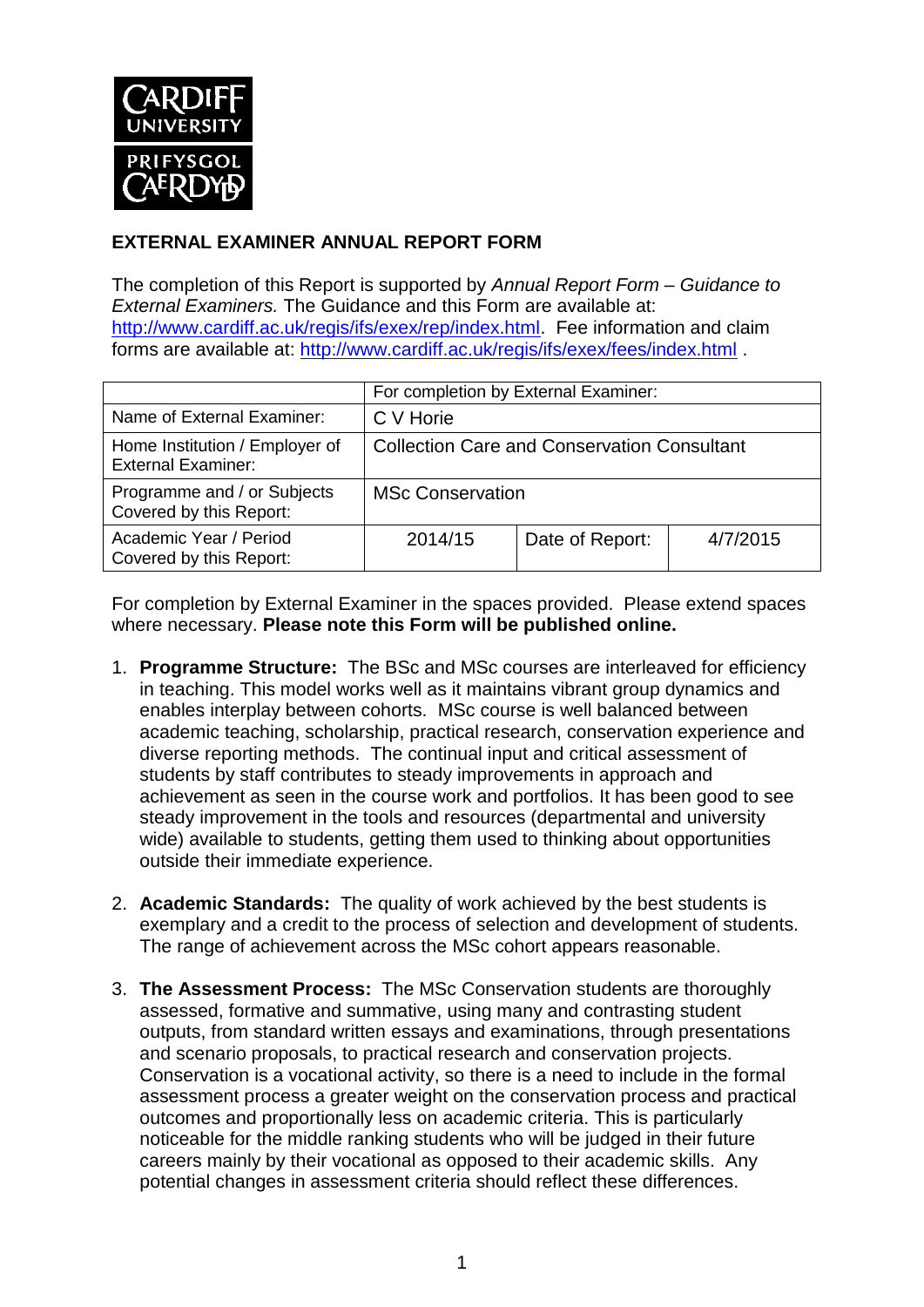The feedback to students on submitted work is expansive and thorough, more than most comparable courses. It may be worth comparing the relative merits of this form of feedback to more succinct or structured forms. It might also be useful to include a developmental and mentoring component in the feedback to help those graduates aiming to progress into conservation as a career, guiding their forward planning.

**4. Year-on-Year Comments:** There have been some minor improvements to the course and assessment process. Standards have been maintained. The course and staff work well together with their various strengths creating a good productive atmosphere. Although the practical teaching stresses the whole life of an object, this is not usually reflected in the object record, where, as a potential employer, I would expect the student to outline the whole process, including recommendations to the owner for storage, further treatment etc. These reports do not appear in the project notebook and it would be useful for the examiner to see the completed documentation.

## **5. Preparation / Induction Activity (for new External Examiners only)**

**6. Noteworthy Practice and Enhancement:** This course is unusual and valuable in the UK by including practical conservation as a major component - thoroughly taught and assessed in-house. It takes time, resources and effort to train the eye, the hand and brain to work together. Cardiff has developed a critical and reflective approach to practice which serves both the individual and conservation more generally very well. Many other courses have eliminated or outsourced this component to museums and the like which have little expertise in integrating learning with practice. It would be useful for the department and university to make more of its alumni in promoting the quality of the course and products.

Staff are involved in research, consultancies and development of national and international professional standards. It has been good to see these considerable efforts to improve the state of the art reflected in teaching, and then carried into improved insights demonstrated in students' work.

The diversity of courses with their different approaches is leading to confusion of expectations in employers about graduate capability. It would be useful to consider whether a QAA benchmarking process would reduce the confusion by spelling out what a UK degree in conservation means. This should assist graduates (UK and foreign) aiming to progress into conservation as a career who must negotiate with their national professional bodies for entry onto the professional ladder.

**7. Appointment Overview (for retiring External Examiners only):** The course is well run. Through my three years as an External Examiner, I have been impressed by the quality of education, support for students and the quality of the emerging graduates. The staff has responded appropriately to my queries and suggestions. The administrative support for the external examiner has also been seamless and coped with the inevitable hitches in timetable and postal systems.

The welcome of the department to a critical friend has made this task an enjoyable one. It has been interesting and made rewarding by the enthusiasm and commitment to quality of you all. It is always invigorating working with people who care.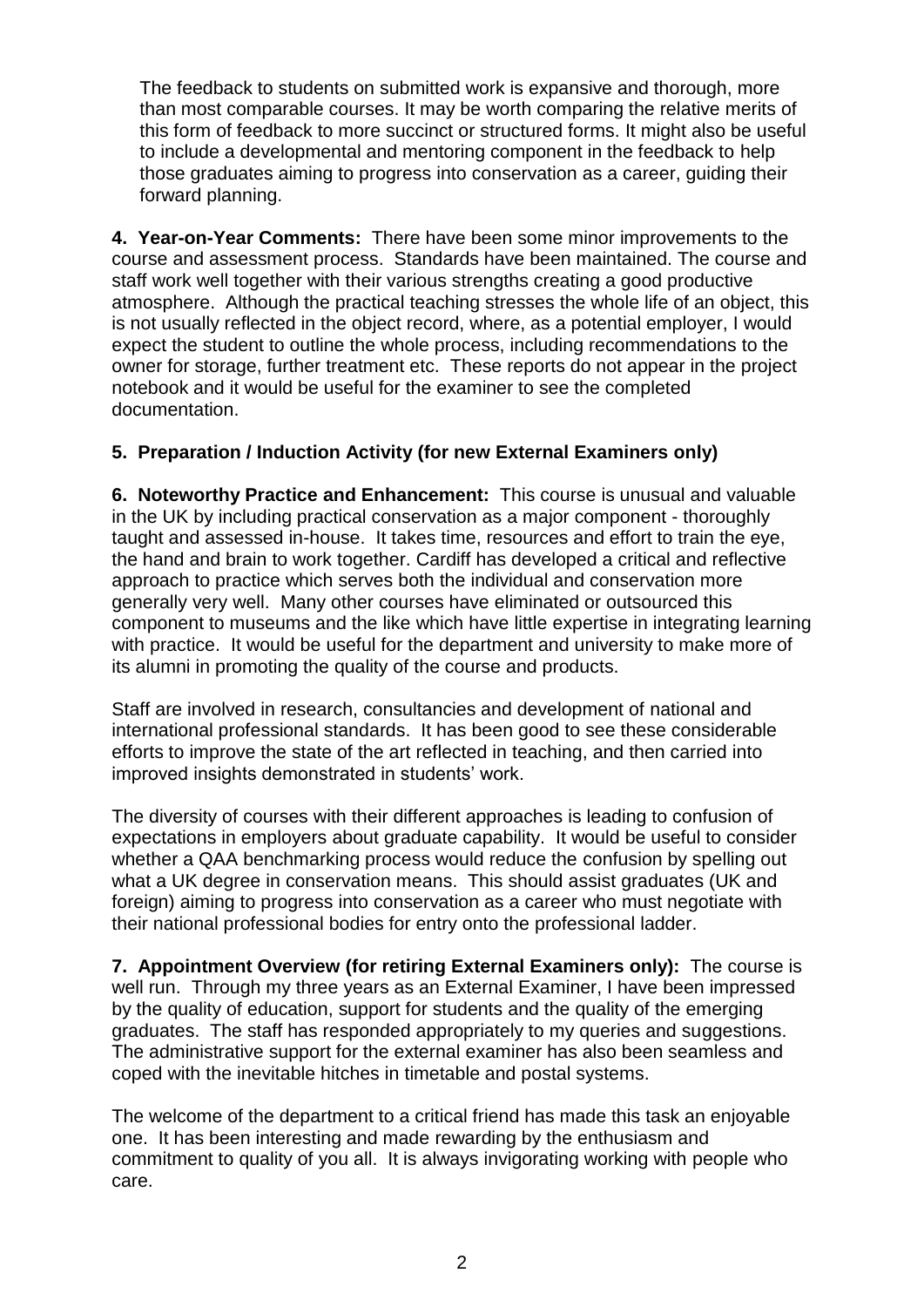## **8. Annual Report Checklist**

Please include appropriate comments within Sections 1-7 above for any answer of 'No'.

|                                              |                                                                                                                                                             | <b>Yes</b><br>(Y) | <b>No</b><br>(N) | N/A<br>(N/A) |
|----------------------------------------------|-------------------------------------------------------------------------------------------------------------------------------------------------------------|-------------------|------------------|--------------|
| <b>Programme/Course Information</b>          |                                                                                                                                                             |                   |                  |              |
| 8.1                                          | Did you receive sufficient information about the Programme and<br>its contents, learning outcomes and assessments?                                          | y                 |                  |              |
| 8.2                                          | Were you asked to comment on any changes to the assessment<br>of the Programme?                                                                             | y                 |                  |              |
| <b>Draft Examination Question Papers</b>     |                                                                                                                                                             |                   |                  |              |
| 8.3                                          | Were you asked to approve all examination papers contributing<br>to the final award?                                                                        | y                 |                  |              |
| 8.4                                          | Were the nature, spread and level of the questions appropriate?                                                                                             | y                 |                  |              |
| 8.5                                          | Were suitable arrangements made to consider your comments?                                                                                                  | y                 |                  |              |
| <b>Marking Examination Scripts</b>           |                                                                                                                                                             |                   |                  |              |
| 8.6                                          | Did you receive a sufficient number of scripts to be able to assess<br>whether the internal marking and classifications were appropriate<br>and consistent? | y                 |                  |              |
| 8.7                                          | Was the general standard and consistency of marking<br>appropriate?                                                                                         | y                 |                  |              |
| 8.8                                          | Were the scripts marked in such a way as to enable you to see<br>the reasons for the award of given marks?                                                  | y                 |                  |              |
| 8.9                                          | Were you satisfied with the standard and consistency of marking<br>applied by the internal examiners?                                                       | y                 |                  |              |
| 8.10                                         | In your judgement, did you have the opportunity to examine a<br>sufficient cross-section of candidates' work contributing to the<br>final assessment?       | y                 |                  |              |
|                                              | <b>Coursework and Practical Assessments</b>                                                                                                                 |                   |                  |              |
| 8.11                                         | Was the choice of subjects for coursework and / or practical<br>assessments appropriate?                                                                    | y                 |                  |              |
| 8.12                                         | Were you afforded access to an appropriate sample of<br>coursework and / or practical assessments?                                                          | У                 |                  |              |
| 8.13                                         | Was the method and general standard of assessment<br>appropriate?                                                                                           | у                 |                  |              |
| 8.14                                         | Is sufficient feedback provided to students on their assessed<br>work?                                                                                      | у                 |                  |              |
| <b>Clinical Examinations (if applicable)</b> |                                                                                                                                                             |                   |                  |              |
| 8.15                                         | Were satisfactory arrangements made for the conduct of clinical<br>assessments?                                                                             |                   |                  | У            |
| <b>Sampling of Work</b>                      |                                                                                                                                                             |                   |                  |              |
| 8.16                                         | Were you afforded sufficient time to consider samples of<br>assessed work?                                                                                  | У                 |                  |              |
| <b>Examining Board Meeting</b>               |                                                                                                                                                             |                   |                  |              |
| 8.17                                         | Were you able to attend the Examining Board meeting?                                                                                                        | У                 |                  |              |
| 8.18                                         | Was the Examining Board conducted properly, in accordance with                                                                                              | y                 |                  |              |